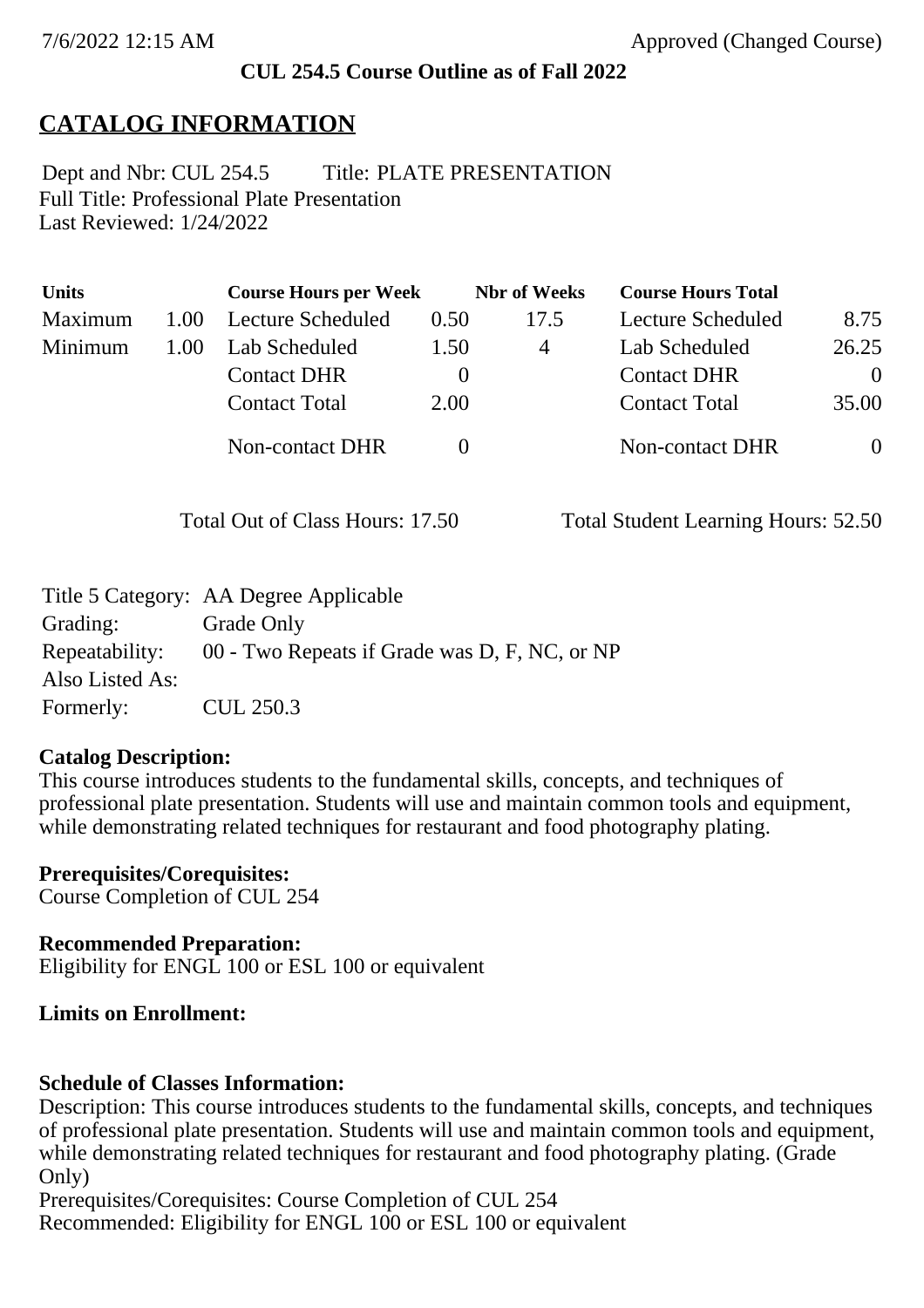# **ARTICULATION, MAJOR, and CERTIFICATION INFORMATION:**

| <b>AS Degree:</b><br><b>CSU GE:</b> | Area<br><b>Transfer Area</b> | Effective:<br>Effective: | Inactive:<br>Inactive: |
|-------------------------------------|------------------------------|--------------------------|------------------------|
| IGETC:                              | <b>Transfer Area</b>         | Effective:               | Inactive:              |
| <b>CSU Transfer:</b>                | Effective:                   | Inactive:                |                        |
| <b>UC</b> Transfer:                 | Effective:                   | Inactive:                |                        |

### **CID:**

## **Certificate/Major Applicable:**

[Both Certificate and Major Applicable](SR_ClassCheck.aspx?CourseKey=CUL254.5)

# **COURSE CONTENT**

### **Student Learning Outcomes:**

Upon completion of the course, students will be able to:

1. Apply a working knowledge of sanitation and safety in a professional kitchen.

2. Explain the importance of local and seasonal products in plate presentation planning and design.

3. Demonstrate basic skills, techniques, and guidelines used in plate presentation.

### **Objectives:**

In order to achieve these learning outcomes, during the course students will:

- 1. Explain safe and hygienic food handling procedures relating to food presentation.
- 2. Prepare a variety of foods using proper tools and techniques.
- 3. Identify the basic principles of plate presentation.
- 4. Evaluate and apply professional standards to a variety of plate presentations.
- 5. Demonstrate proper use and care of presentation tools and equipment.
- 6. Explain standards of professionalism specific to the commercial kitchen environment.
- 7. Demonstrate teamwork and leadership in the kitchen.

## **Topics and Scope:**

- I. Plating Principles
	- A. Proper mise-en-place for the plating station
	- B. Plates, props, and tool selection
	- C. Food quality
	- D. Garnishes
	- E. Seasonality
- II. Restaurant Plating
	- A. The cold kitchen
	- B. The hot line
	- C. The dessert station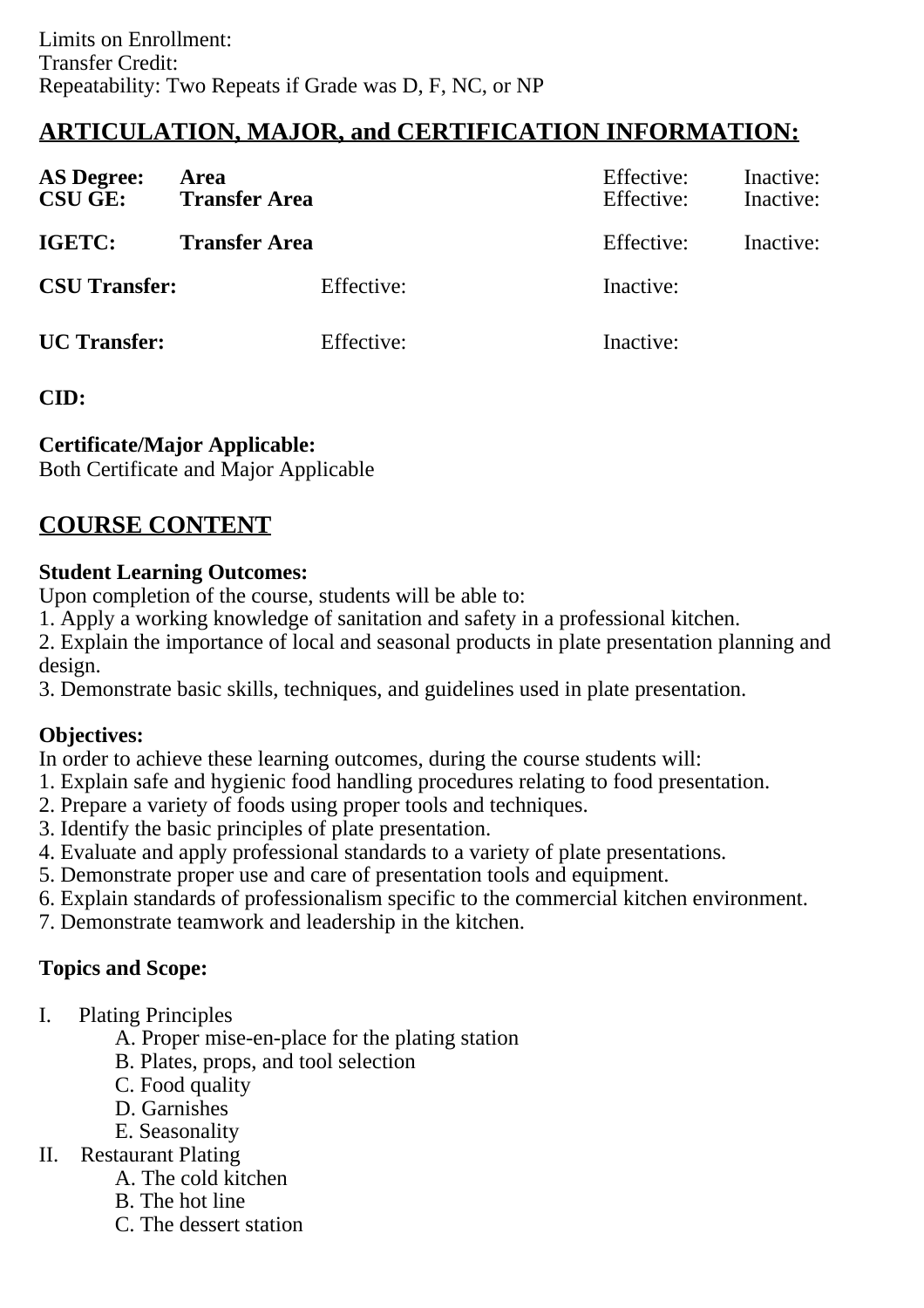- III. Banquet Plating
	- A. Large parties
	- B. Buffets
- IV. Retail Food Presentation
	- A. Bakery cases
	- B. Refrigerated cold cases
- V. Food Photography Plating
	- A. Principles of food styling
	- B. Food stylist tool kit
- VI. Evaluating Quality
- VII. Organizing Production
- VIII. Attributes of the Professional Chef
	- A. Teamwork and leadership
	- B. Efficient time management and accuracy
	- C. Following written and verbal directions
- IX. Sanitation

Concepts presented in lecture are applied and practiced in lab.

## **Assignment:**

Assignments will include:

Lecture-related assignments:

- 1. Create weekly station prep lists and menu descriptions.
- 2. Food styling project.
- 3. Plate design, plate evolution, recipe trouble shooting.
- 4. Two to four exams.

Lab-related assignments:

- 1. Daily plating skill demonstrations.
- 2. Daily practical plating assessments.
- 3. Self-assessment and critique.

## **Methods of Evaluation/Basis of Grade:**

**Writing:** Assessment tools that demonstrate writing skills and/or require students to select, organize and explain ideas in writing.

Prep lists, menu descriptions and the set of the set of the set of the set of the set of the set of the set of the set of the set of the set of the set of the set of the set of the set of the set of the set of the set of t

**Problem Solving:** Assessment tools, other than exams, that demonstrate competence in computational or noncomputational problem solving skills.

Plate design, plate evolution, recipe trouble-shooting, selfassessment and critique

 $0 - 10\%$ 

Problem solving 30 - 40%